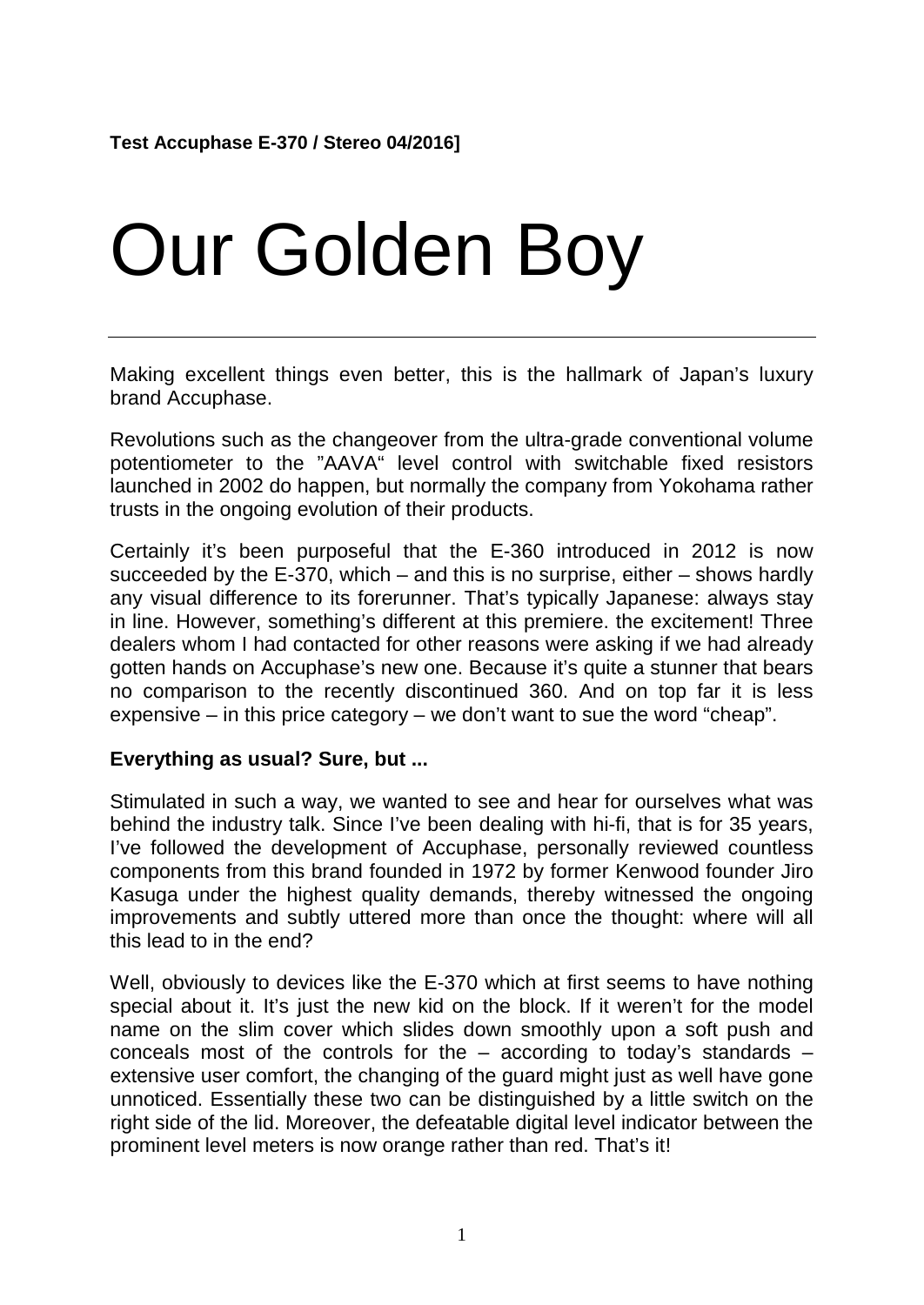Behind the finely brushed front panel, which shows the usual immaculate workmanship, more novelties can be spotted. For instance, one of the changes that are gradually implemented in the amps is the changeover from relays to FET switches in the speaker output. As customary with Accuphase, the E-370 features connections for two speaker pairs that can be run together or separately. The contactless switches are supposed to offer both increased long-term stability and an even better coupling of the solid binding posts to the power electronics with its strictly dual-channel design. The E-370 is even a trailblazer in that the required circuit board and the speaker terminals are now firmly connected where they used to be mounted only side by side before.

Apart from that, the new amplifier offers exactly the topology we have known for decades in Accuphase amps: in the middle of the housing sits the hefty power supply consisting of an encapsulated transformer and the primary caps, framed by the power amps including heatsinks. On the back the inputs are switched, behind the front panel are the control plus AAVA electronics. Of course, the E-370 also has the detached shaft for the recommended phono MM/MC, the highbit-capable D/A converter or the line-level modules (AD-30, DAC-40, Line-10 at about 1000, 1185, 160 euros). Even two of them will fit in, expanding the amp to directly wiring a turntable and/or become a digital center.

Taking a straight look at the differences compared to the replaced E-360, we should also mention the use of even lower noise circuits – Accuphase components have always impressed by their excellent signal-to-noise ratios – for the innovative, ultra precise "Vari-Gain" volume control. Furthermore, the designers claim to have doubled the damping factor which is vital to a controlled bass. How fitting that also the transformer was beefed up and the filter capacitance of the power supply augmented from 22,000 to 30,000 microfarads. As if this weren't enough, the push-pull power amps are said to have a more stringent symmetrical circuit layout now.

In order not to get lost completely in the numerous details, the consideration of which is important to a perfect appearance, let me pick here the "High Carbon" feet, which consist of cast iron with a high proportion of carbon and so shall keep off vibrations effectively from the device, as well as the high-grade, because low-Z and strong headphone output, which can drive even top-class headphones adequately and thus in most cases will supersede the purchase of an external solution.

## **Listening room performance**

In fact the Accuphase should have gone to the measuring lab first, but we simply couldn't wait and wired it to the B&W 803 D3s only just put up in the listening room. The Accuphase DP-550 SACD player had already done its warm-up. Quickly dialing the correct input via the left big rotary knob – and there it was: the cultivated Accuphase sound image, like sorted by delicate fingers, with details finely dusted like icing sugar, a nimble timing which,